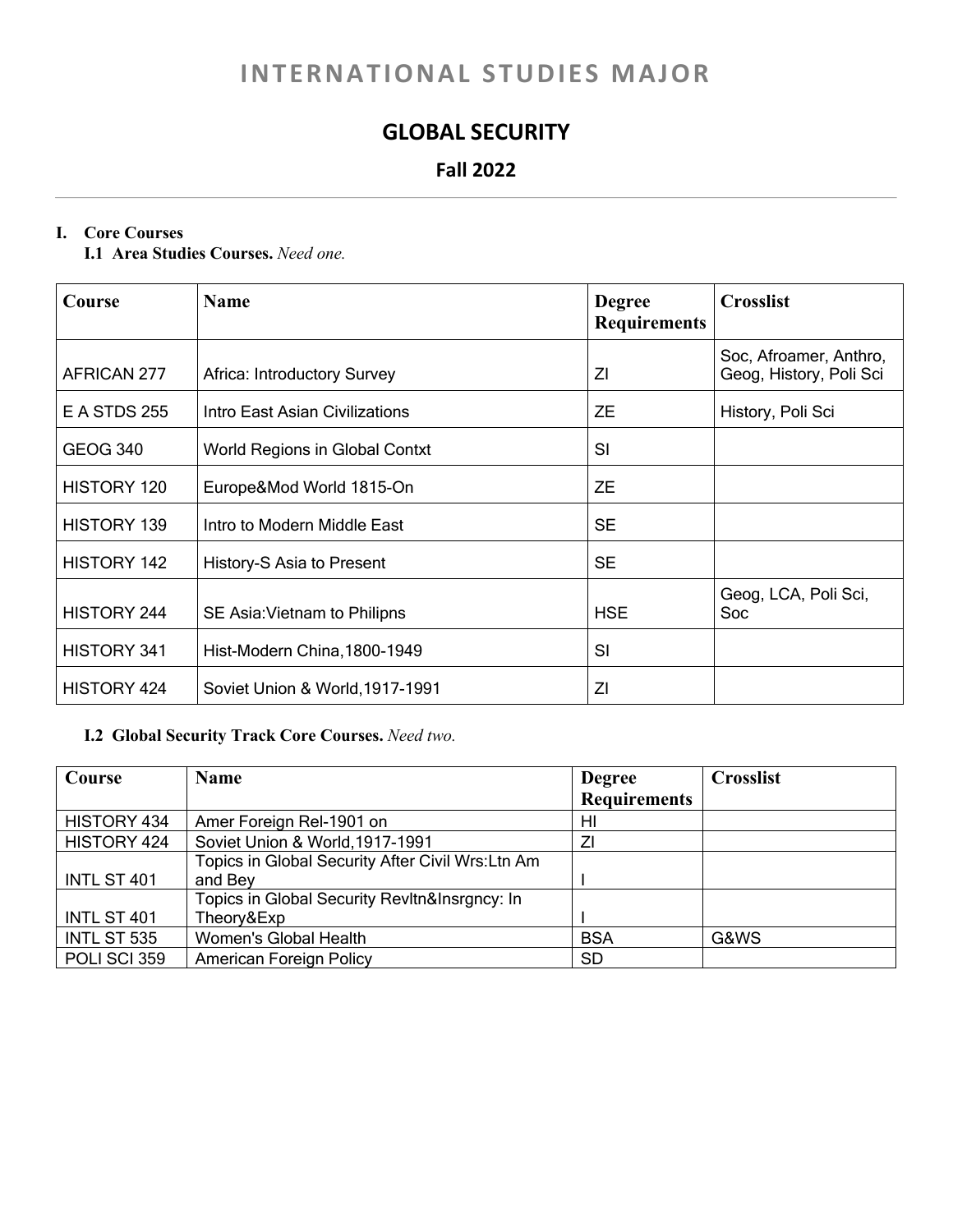**II. Issues in Global Security.** *Need 15 credits of coursework from this list. NOTE: Make sure to check the pre-requisites for the courses listed below.* 

|                       |                                                             | <b>Degree</b>          |                     |
|-----------------------|-------------------------------------------------------------|------------------------|---------------------|
| Course                | <b>Name</b>                                                 | <b>Reqs</b>            | <b>Crosslisted</b>  |
| <b>AAE 244</b>        | Environment & Global Economy                                | <b>SE</b>              | Envir St            |
| <b>AAE 319</b>        | The Internatl Ag Economy                                    | SI                     |                     |
| <b>ALC 630</b>        | Proseminar: Cultures of Asia Violence, Justice, History SEA | HD                     |                     |
| <b>BOTANY</b>         |                                                             |                        |                     |
| 240                   | <b>Plants and Humans</b>                                    | <b>BE</b>              | Geog                |
| <b>COM</b>            |                                                             |                        |                     |
| <b>ARTS 573</b>       | Globalization/Transnationalism                              | ZA                     |                     |
| <b>ECON 467</b>       | Intl Industrial Organizations                               | $\overline{\text{SA}}$ |                     |
| <b>ECON 475</b>       | <b>Economics of Growth</b>                                  | $\overline{\text{SA}}$ |                     |
| ED POL                |                                                             |                        |                     |
| 340                   | <b>Comparative Education</b>                                | SI                     |                     |
| ED POL                |                                                             |                        |                     |
| 570                   | Anthropology and Education                                  | eSI                    | Anthro              |
| <b>ENVIR ST</b>       |                                                             |                        |                     |
| 126                   | Principles-Environmental Science                            | PE                     |                     |
| <b>ENVIR ST</b>       |                                                             |                        |                     |
| 502                   | Air Pollution&Human Health                                  | <b>BD</b>              | Pop Hith            |
| F&W                   |                                                             |                        |                     |
| <b>ECOL 100</b>       | Forests of the World                                        | <b>BE</b>              |                     |
| GEN&                  |                                                             |                        |                     |
| <b>WS 420</b>         | Women: Cross-Societal Perspective                           | SI                     |                     |
| <b>GEOG 139</b>       | <b>Global Environmental Issues</b>                          | <b>SE</b>              | Envir St            |
| <b>GEOG 339</b>       | <b>Environmental Conservation</b>                           | SI                     | <b>Envir St</b>     |
| <b>GEOG 340</b>       | World Regions in Global Context                             | SI                     |                     |
| <b>GEOSCI</b>         |                                                             |                        |                     |
| 106                   | <b>Environmental Geology</b>                                | <b>PE</b>              | Envir St            |
| <b>HISTORY</b><br>319 |                                                             | SI                     |                     |
| <b>HISTORY</b>        | The Vietnam Wars                                            |                        |                     |
| 357                   | The Second World War                                        | SI                     |                     |
| <b>HISTORY</b>        |                                                             |                        |                     |
| 418                   | History of Russia                                           | SI                     |                     |
| <b>HORT 370</b>       | <b>World Vegetable Crops</b>                                |                        |                     |
| <b>INTL BUS</b>       |                                                             |                        |                     |
| 200                   | <b>International Business</b>                               | $\star$                |                     |
| <b>INTL ST</b>        |                                                             |                        | Anthro, Folklore,   |
| 211                   | Global Language Issues                                      | <b>ZE</b>              | Linguis             |
| <b>INTL ST</b>        |                                                             |                        |                     |
| 373                   | Globalization, Poverty & Development                        | SI                     | AAE                 |
| <b>JEWISH</b>         |                                                             |                        |                     |
| 515                   | Holocaust: Hist, Memory & Educ                              | beZl                   | Curric, History     |
| <b>JOURN</b>          |                                                             |                        | L Sc Com, Com Arts, |
| 617                   | Health Communication-Info Age                               | <b>SA</b>              | Fam Com             |
| <b>JOURN</b>          |                                                             |                        |                     |
| 618                   | Mass Comm & Political Behavior                              | <b>SA</b>              |                     |
| <b>JOURN</b>          |                                                             |                        |                     |
| 620                   | International Communication                                 | <b>SA</b>              |                     |
| <b>LEGAL ST</b>       |                                                             |                        |                     |
| 409                   | Human Rights in Law & Society                               | <b>SA</b>              |                     |
| <b>LINGUIS</b>        |                                                             |                        |                     |
| 430                   | Language and Culture                                        | HA                     | Anthro, LCA         |
| <b>NUTR SCI</b>       |                                                             |                        |                     |
| 203                   | Introduction to Global Health                               | <b>SE</b>              | Agronomy, Entom     |